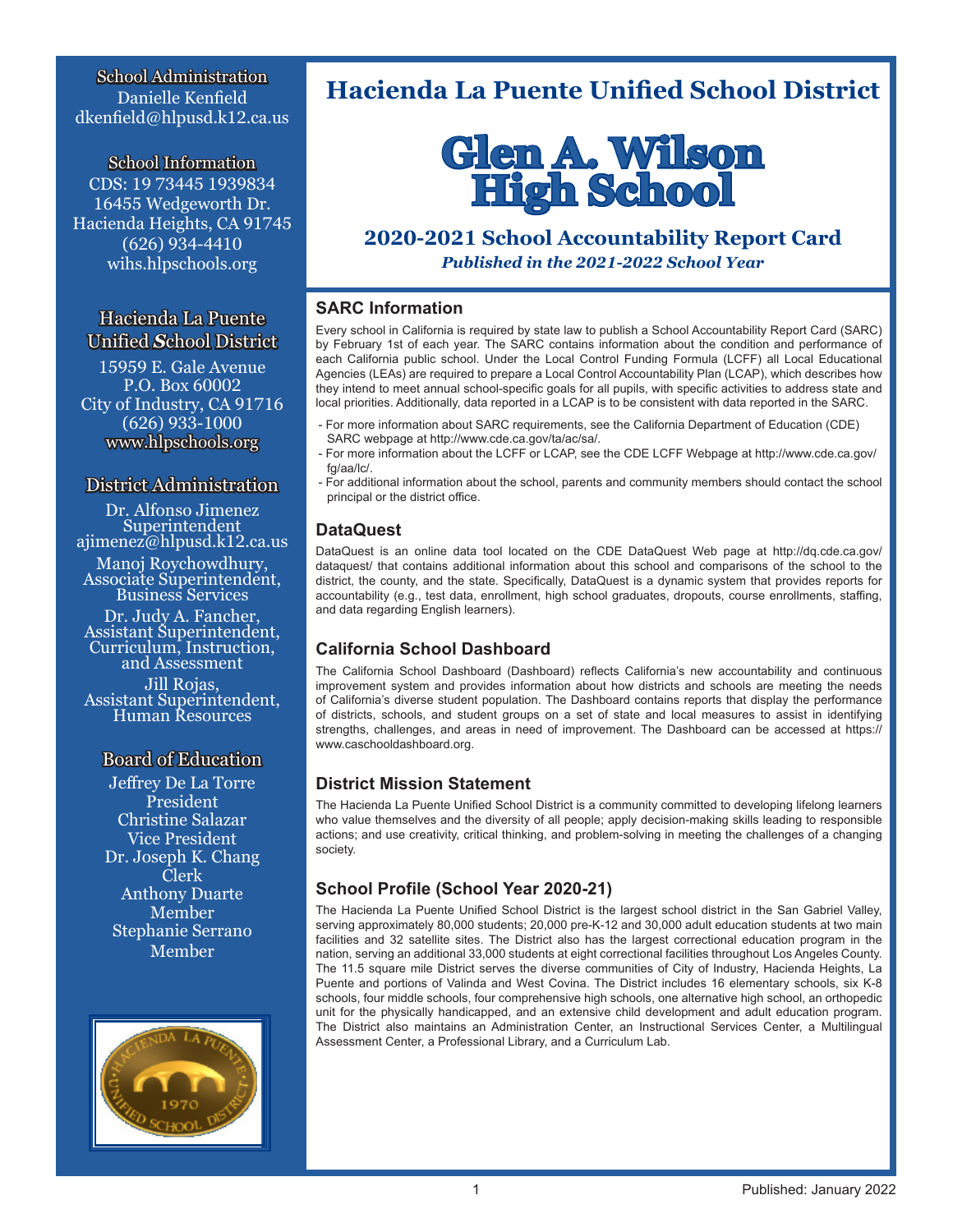### **School Enrollment**

The charts illustrate the school enrollment by grade level and student group.

| 2020-21 Enrollment by Student Group |            |  |  |  |
|-------------------------------------|------------|--|--|--|
| <b>Student Group</b>                | Percentage |  |  |  |
| Female                              | 50.6       |  |  |  |
| Male                                | 49.4       |  |  |  |
| Non-Binary                          |            |  |  |  |
| <b>Black or African American</b>    | 0.9        |  |  |  |
| American Indian or Alaska Native    | 0.1        |  |  |  |
| Asian                               | 39.1       |  |  |  |
| Filipino                            | 2.8        |  |  |  |
| Hispanic or Latino                  | 51.3       |  |  |  |
| Native Hawaiian or Pacific Islander | 0.1        |  |  |  |
| White                               | 5.2        |  |  |  |
| Two or More Races                   | 0.3        |  |  |  |
| Socioeconomically Disadvantaged     | 52.7       |  |  |  |
| <b>EL Students</b>                  | 8.8        |  |  |  |
| <b>Students with Disabilities</b>   | 9.3        |  |  |  |
| Foster Youth                        | 0.2        |  |  |  |
| Homeless                            | 2.1        |  |  |  |
| <b>Migrant Education</b>            |            |  |  |  |

| 2020-21 Enrollment by Grade |       |  |  |
|-----------------------------|-------|--|--|
| Grade                       | Count |  |  |
| 9th                         | 380   |  |  |
| 10th                        | 381   |  |  |
| 11th                        | 375   |  |  |
| 12 <sub>th</sub>            | 318   |  |  |
| Total                       | 1454  |  |  |

### **School Mission**

Glen A. Wilson, an innovative and diverse community of learners, prepares students to be college and career ready, empowering them to achieve their potential through engagement in rigorous and relevant learning experiences and the formation of vital relationships.

### **Principal's Message**

Welcome to Glen A. Wilson High School, home of the Wildcats. At Wilson High School, we proudly celebrate 57 years and renew our commitment to excellence. Our numerous recognitions include the US News and World Report Best High School (2018, 2019, 2020, 2021), California Gold Ribbon (2015), the California Business for Education Excellence (2020), the California Distinguished School (2013), to name a few.

Glen A Wilson High School, an innovative community of learners, produces college and career ready students, empowering them to actualize their potential through rigorous academics, relevant learning experiences, and vital relationships. To accomplish this mission, students will actively engage in a rich liberal arts curriculum that shapes them into reflective, analytical, and creative thinkers, problem solvers, and communicators. Supporting students' college and career readiness, Wilson High School provides the AVID (Advancement Via Individual Determination) program, the International Baccalaureate Program, and over 33 honors, Advanced Placement and IB courses.

Wilson's Institute of Technology and Sciences (WITS) provides courses of STEM study (science, technology, engineering, and math), providing pathways in Bio-Medical Science, Computer Science, and Engineering. WITS, in partnership with Project Lead the Way and College Board's Advanced Placement program, seeks to deepen students' learning through real-world application of their science and math knowledge. With the goal of facilitating connections between classroom learning and real-world application, both the WITS and IB programs provide opportunities for students to experience higher education and industry sponsored internships and job shadowing in their concentration of study.

Our Conservatory of Arts, or "CoArts", provides students will college and career preparation in the visual and performing arts. Four year pathways in Dance, Fine Art, Visual Commercial Art, Instrumental Music, Theater, and Vocal Music are available, with our advanced artists consistently receiving recognition for excellence in their respective field of study.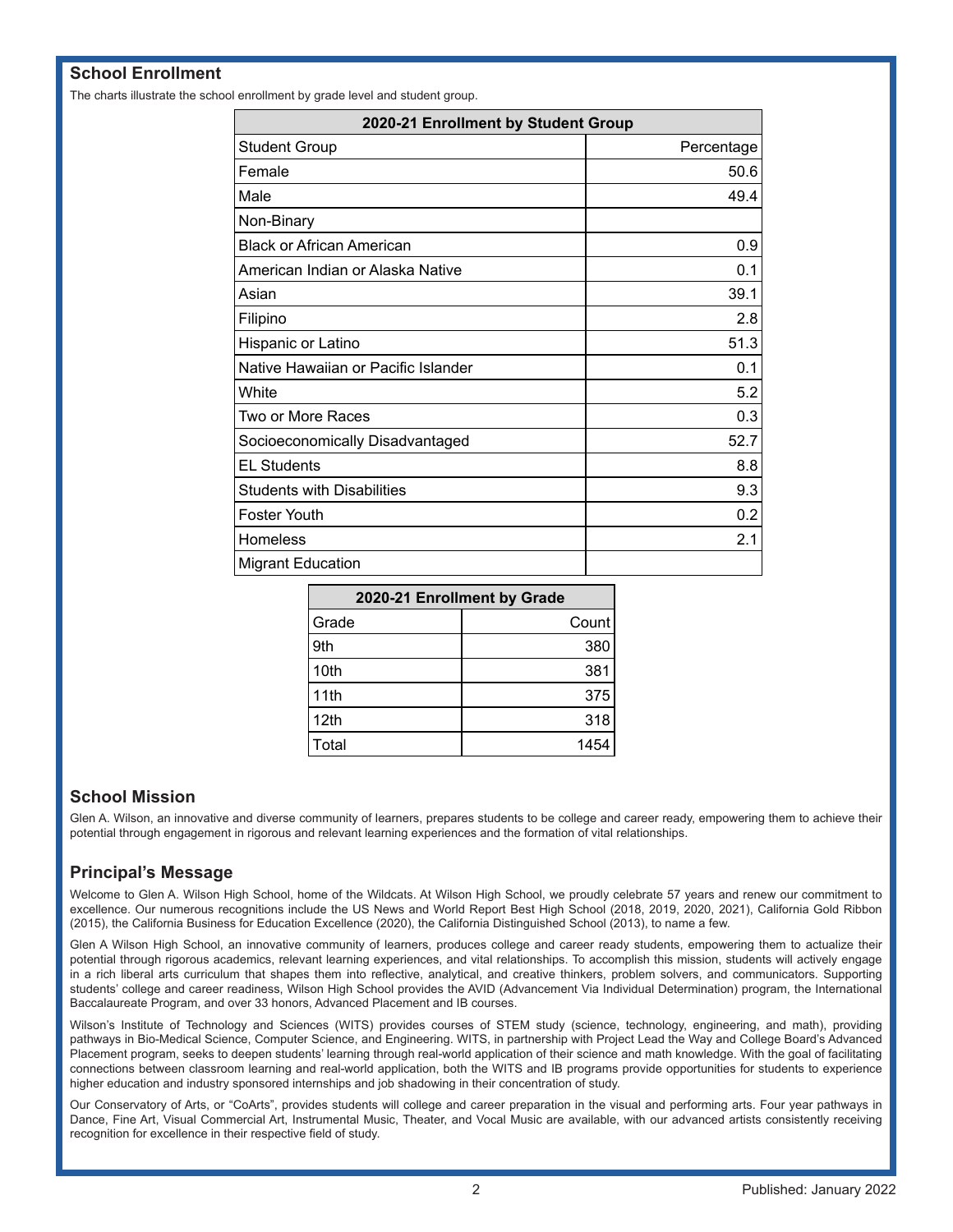Wilson offers Career Technical Education, or "CTE", pathway courses in Business, Child Development, and Culinary Arts. Robust co-curricular activities complement our students' academic and leadership development.

Our award-winning Science Olympiad, Robotics, Cyber Patriot, and Engineering Design Teams travel throughout the state and provide opportunities for students to apply their learning in a competitive setting.

FBLA, HOSA, and Mock Trial are also active and successful in the competitive arena.

Athletes will find opportunities to compete in 18 different CIF-sanctioned sports over three seasons.

Our publication programs, Paw Prints (weekly newspaper) and Prowler (yearbook) are consistently recognized for outstanding achievement.

Our student leadership and community service programs, Associated Student Body, Student Senate, Red Cross Club, Paper Bridges, and Kiwins, to name a few, model and reinforce our schoolwide commitment to inclusion and respect.

On behalf of the Wildcat Family, I would like to thank you for taking time to explore Glen A. Wilson High School's annual School Accountability Report Card.

### **Conditions of Learning State Priority: Basic**

The SARC provides the following information relevant to the Basic State Priority (Priority 1):

- Degree to which teachers are appropriately assigned and fully credentialed in the subject area and for the pupils they are teaching;
- Pupils have access to standards-aligned instructional materials; and
- School facilities are maintained in good repair.

### **Teacher Assignment**

The tables display information regarding teacher preparation and placement, teachers without credentials and misassignments (considered ineffective under ESSA), credentialed teachers who are assigned out-of-field (considered out-of-field under ESSA); and class assignments. The data is collected and provided through an exchange with the Commission on Teacher Credentialing (CTC) and its California State Assignment Accountability System (CalSAAS). More information about the definitions used to determine the displayed data is available on the CDE's Updated Teacher Definitions web page at https://www.cde.ca.gov/pd/ee/teacherequitydefinitions.asp.

| 2019-20 Teacher Preparation and Placement                                                          |        |         |                 |                 |        |         |  |  |  |
|----------------------------------------------------------------------------------------------------|--------|---------|-----------------|-----------------|--------|---------|--|--|--|
|                                                                                                    | School | School  | <b>District</b> | <b>District</b> | State  | State   |  |  |  |
| Authorization/Assignment                                                                           | Number | Percent | Number          | Percent         | Number | Percent |  |  |  |
| Fully (Preliminary or Clear) Credentialed for Subject<br>and Student Placement (properly assigned) | N/A    | N/A     | N/A             | N/A             | N/A    | N/A     |  |  |  |
| Intern Credential Holders Properly Assigned                                                        | N/A    | N/A     | N/A             | N/A             | N/A    | N/A     |  |  |  |
| Teachers Without Credentials and Misassignments<br>("ineffective" under ESSA)                      | N/A    | N/A     | N/A             | N/A             | N/A    | N/A     |  |  |  |
| Credentialed Teachers Assigned Out-of-Field ("out-<br>of-field" under ESSA)                        | N/A    | N/A     | N/A             | N/A             | N/A    | N/A     |  |  |  |
| Unknown                                                                                            | N/A    | N/A     | N/A             | N/A             | N/A    | N/A     |  |  |  |
| <b>Total Teaching Positions</b>                                                                    | N/A    | N/A     | N/A             | N/A             | N/A    | N/A     |  |  |  |

| 2019-20 Teachers Without Credentials and Misassignments  |                  |  |  |  |
|----------------------------------------------------------|------------------|--|--|--|
| Authorization/Assignment                                 | School<br>Number |  |  |  |
| <b>Permits and Waivers</b>                               | N/A              |  |  |  |
| Misassignments                                           | N/A              |  |  |  |
| <b>Vacant Positions</b>                                  | N/A              |  |  |  |
| Total Teachers Without Credentials and<br>Misassignments | N/A              |  |  |  |

| 2019-20 Credentialed Teachers Assigned Out-of-Field       |                  |  |  |  |  |
|-----------------------------------------------------------|------------------|--|--|--|--|
| Indicator                                                 | School<br>Number |  |  |  |  |
| Credentialed Teachers Authorized on a Permit or<br>Waiver | N/A              |  |  |  |  |
| <b>Local Assignment Options</b>                           | N/A              |  |  |  |  |
| <b>Total Out-of-Field Teachers</b>                        | N/A              |  |  |  |  |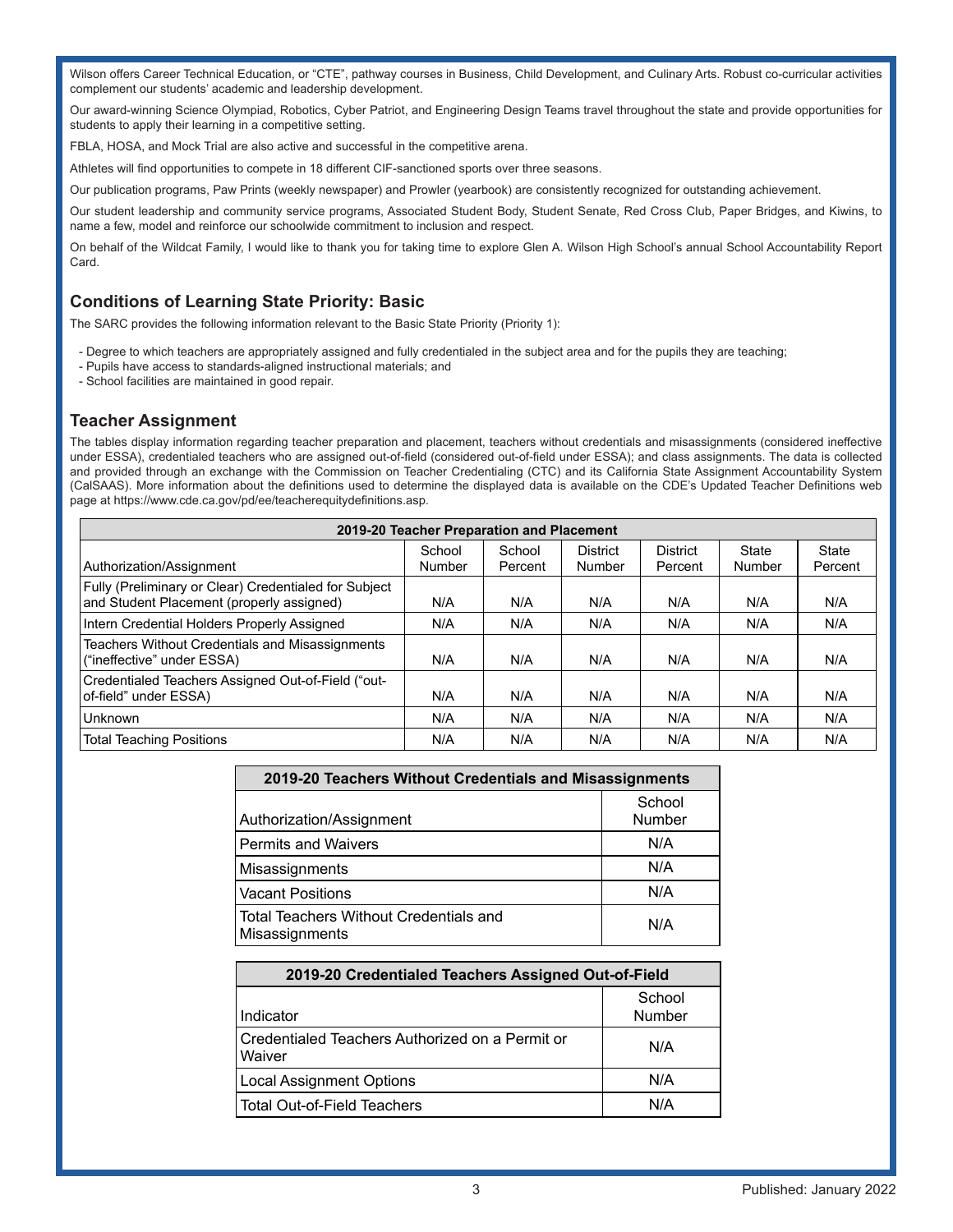| 2019-20 Class Assignments                                                                                                                              |                         |  |  |  |  |
|--------------------------------------------------------------------------------------------------------------------------------------------------------|-------------------------|--|--|--|--|
| Indicator                                                                                                                                              | School<br><b>Number</b> |  |  |  |  |
| Misassignments for English Learners (a percentage<br>of all the classes with English learners taught by<br>teachers that are misassigned)              | N/A                     |  |  |  |  |
| No credential, permit or authorization to teach (a<br>percentage of all the classes taught by teachers with<br>no record of an authorization to teach) | N/A                     |  |  |  |  |

### **Instructional Materials (School Year 2021-22)**

Hacienda La Puente Unified School District sets a high priority upon ensuring that sufficient and current textbooks and materials are available to support the school's instructional program. Hacienda La Puente Unified School District held a Public Hearing on September 23, 2021, and determined that each school within the District has sufficient and good quality textbooks, instructional materials, or science lab equipment, pursuant to the settlement of Williams vs. the State of California. All textbooks and instructional materials used within the District are aligned with the Common Core State Standards.

All students, including English Learners, are given their own individual standards-aligned textbooks or instructional materials, or both, in core subjects and foreign languages for use in the classroom and to take home. Instructional materials for grades K-8 are selected from the State's most recent list of standards-based materials; for grades 9-12, all materials have been approved by the Board of Education.

Hacienda La Puente Unified School District follows the State Board of Education's six-year adoption cycle for core content materials and the eight-year cycle for textbook adoptions in foreign language and visual and performing arts. District textbook review and adoption activities occur the year following the State's adoption.

| <b>District-Adopted Textbooks</b> |                           |                             |                         |                   |                 |  |  |  |
|-----------------------------------|---------------------------|-----------------------------|-------------------------|-------------------|-----------------|--|--|--|
| Grade<br>Levels                   | <b>Subject</b>            | <b>Publisher</b>            | <b>Adoption</b><br>Year | <b>Sufficient</b> | $\%$<br>Lacking |  |  |  |
| 9th-12th                          | English/Language<br>Arts  | <b>Hampton Brown</b>        | 2008                    | Yes               | $0.0\%$         |  |  |  |
| 9th-12th                          | English/Language<br>Arts  | McGraw-Hill                 | 2016                    | Yes               | 0.0%            |  |  |  |
| 9th-12th                          | Foreign Language          | Cheng & Tsui                | 2005                    | Yes               | $0.0\%$         |  |  |  |
| 9th-12th                          | Foreign Language          | Holt, Rinehart &<br>Winston | 2006                    | Yes               | 0.0%            |  |  |  |
| 9th-12th                          | Foreign Language          | Pearson                     | 2014                    | Yes               | 0.0%            |  |  |  |
| 9th-12th                          | History/Social<br>Science | Bedford/St. Martin          | 2011                    | Yes               | 0.0%            |  |  |  |
| 9th-12th                          | History/Social<br>Science | Houghton Mifflin            | 2006                    | Yes               | $0.0\%$         |  |  |  |
| 9th-12th                          | History/Social<br>Science | Pearson                     | 2019                    | Yes               | 0.0%            |  |  |  |
| 9th-12th                          | <b>Mathematics</b>        | Glencoe                     | 2004                    | Yes               | 0.0%            |  |  |  |
| 9th-12th                          | <b>Mathematics</b>        | Houghton Mifflin            | 2015                    | Yes               | 0.0%            |  |  |  |
| 9th-12th                          | <b>Mathematics</b>        | <b>McDougal Littell</b>     | 2008                    | Yes               | 0.0%            |  |  |  |
| 10th-11th                         | <b>Mathematics</b>        | <b>McDougal Littell</b>     | 2005                    | Yes               | 0.0%            |  |  |  |
| 10th-12th                         | <b>Mathematics</b>        | Pearson/Addison<br>Wesley   | 2004                    | Yes               | 0.0%            |  |  |  |
| 9th-12th                          | Science                   | Pearson                     | 2005                    | Yes               | 0.0%            |  |  |  |
| 9th-12th                          | Science                   | Prentice Hall               | 2002                    | Yes               | 0.0%            |  |  |  |
| 9th-12th                          | Science                   | <b>Prentice Hall</b>        | 2005                    | Yes               | 0.0%            |  |  |  |
| 9th-12th                          | Science                   | W.H. Freeman                | 2002                    | Yes               | 0.0%            |  |  |  |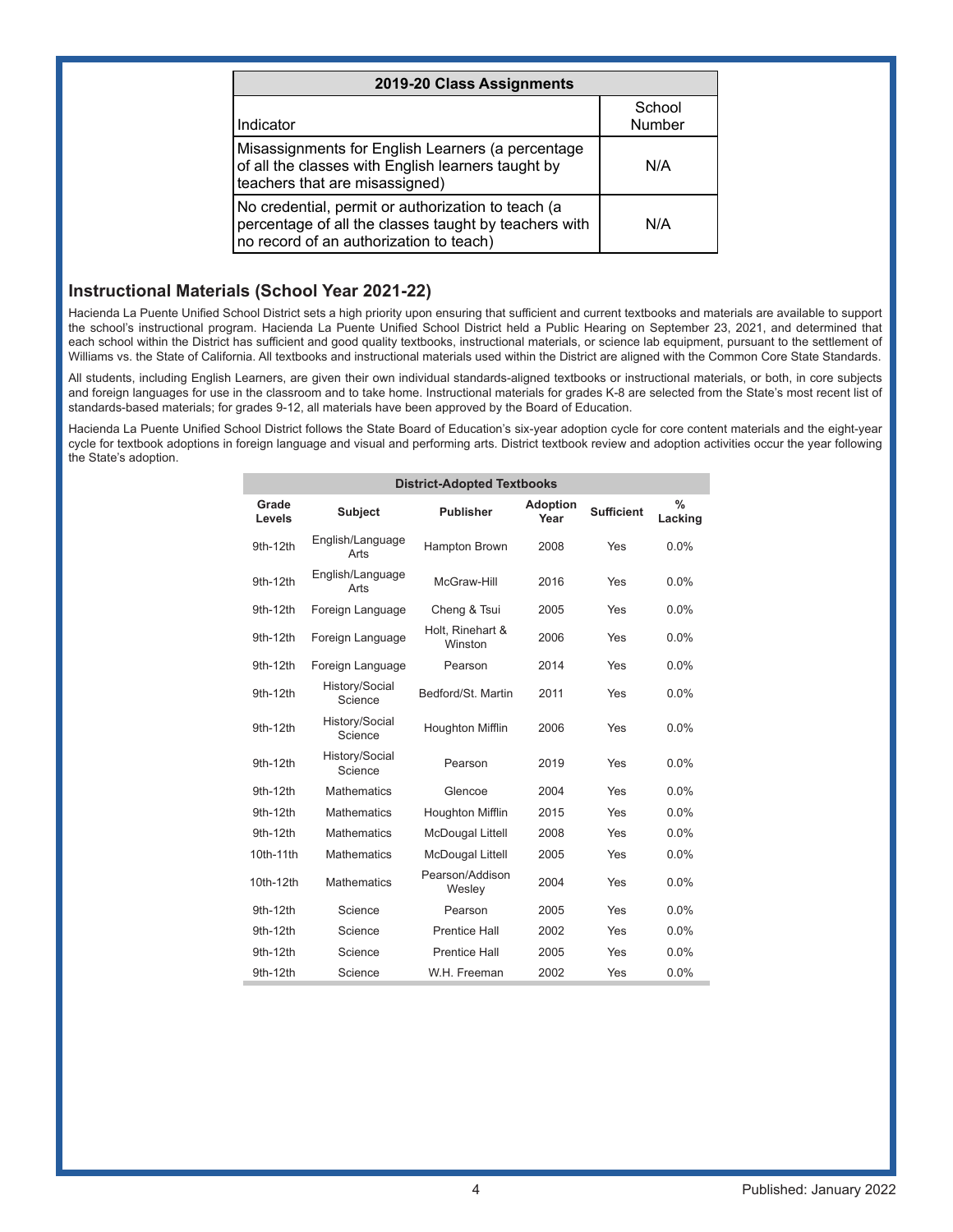# **School Facilities (School Year 2021-22)**

Wilson High School provides a safe, clean environment for students, staff, and volunteers. The school is situated on 39.2 acres. The school was built in 1966, with additions in 1968 and 1975. The campus spans more than 159,000 square feet and includes an amphitheater, stadium, lecture hall/theater, school offices, Snacketeria, gymnasium, faculty lounge, media centers, computer labs, and 66 classrooms.

#### *Cleaning Process and Schedule*

The District has adopted cleaning standards for all schools in the District. A summary of these standards is available at the school office or at the District office. The site administration team works with the custodial staff to develop cleaning schedules to ensure a clean and safe school.

#### *Maintenance and Repair*

Safety concerns are the number one priority of Maintenance and Operations. District maintenance supervisors are proactive and conduct inspections at school sites on a continual basis. Repairs necessary to keep the school in good repair and working order are completed in a timely manner. A work order process is used to ensure efficient service and that emergency repairs are given the highest priority.

#### *Facility Inspection Results*

The chart displays the results of the most recent facilities inspection. Work orders were generated for all deficiencies noted. Facilities information was collected in November 2021.

| 2021-22 School Facility Inspection                                     |        |                                                                                                                                                                                                                                                                                                                                                                                                                                                                                                                                                           |  |  |  |
|------------------------------------------------------------------------|--------|-----------------------------------------------------------------------------------------------------------------------------------------------------------------------------------------------------------------------------------------------------------------------------------------------------------------------------------------------------------------------------------------------------------------------------------------------------------------------------------------------------------------------------------------------------------|--|--|--|
| Date of Last Inspection:                                               |        | 10/25/2021                                                                                                                                                                                                                                                                                                                                                                                                                                                                                                                                                |  |  |  |
| Data Collected:                                                        |        | November 2021                                                                                                                                                                                                                                                                                                                                                                                                                                                                                                                                             |  |  |  |
| Overall Summary of School Facility Conditions:                         |        | Good                                                                                                                                                                                                                                                                                                                                                                                                                                                                                                                                                      |  |  |  |
| Category                                                               | Rating | Repair Needed and Action Taken or Planned                                                                                                                                                                                                                                                                                                                                                                                                                                                                                                                 |  |  |  |
| SYSTEMS: Gas Leaks.<br>Mechanical/HVAC, Sewer                          | Good   |                                                                                                                                                                                                                                                                                                                                                                                                                                                                                                                                                           |  |  |  |
| <b>INTERIOR: Interior Surfaces</b>                                     | Fair   | Boiler Room: Hole in ceiling. Admin: Missing ceiling tile. Classroom D-3, Classroom D-4: Missing ceiling tile<br>screen. A-1: Water damage on ceiling tile. A-1, B-21, B-22, B-24, B-26, B-21 (Stock Room), B-25 (Storage<br>Room): Missing ceiling tile. C-3, C-4: Epoxy flooring is peeling. Boys' Restroom: Tagging on the wall. B-8:<br>Carpet is a trip hazard. B-21: Broken ceiling tiles. B-20: Cracked ceiling tile. B-26: Cracked desk. Kitchen:<br>Floor is missing many tiles. C-8: Falling ceiling tiles. C-6, C-8: Carpet is in a bad state. |  |  |  |
| CLEANLINESS: Overall Cleanliness.<br>Pest/Vermin Infestation           | Good   |                                                                                                                                                                                                                                                                                                                                                                                                                                                                                                                                                           |  |  |  |
| ELECTRICAL: Electrical                                                 | Good   | D-1: Power outlet by entrance does not work. D-6: Broken light fixture covers. D-17: Loose light fixture. B-4,<br>B-10, T-1, T-3: Missing receptacle covers. B-2: Broken receptacle covers. Media Center: Hanging light<br>diffusers. C-8: Missing diffusers and light covers. C-6, C-06A: Missing light covers.                                                                                                                                                                                                                                          |  |  |  |
| RESTROOMS/FOUNTAINS:<br>Restrooms, Sinks/ Fountains                    | Good   | Admin: Water fountain is not working. Girls' Restroom: One sink is not turning on. Toilet is out of order. Girls'<br>Restroom: Toilet is out of order. B-20: Emergency shower eye rinse is not working. B-26: Sink faucet is<br>loose.                                                                                                                                                                                                                                                                                                                    |  |  |  |
| SAFETY: Fire Safety, Hazardous<br>Materials                            | Good   | B-20: Fire extinguisher is expired.                                                                                                                                                                                                                                                                                                                                                                                                                                                                                                                       |  |  |  |
| STRUCTURAL: Structural Damage,<br>Roofs                                | Good   | Admin: Roof has a leak by the Principal's Office.                                                                                                                                                                                                                                                                                                                                                                                                                                                                                                         |  |  |  |
| EXTERNAL: Playground/School<br>Grounds, Windows/<br>Doors/Gates/Fences | Good   | D-20: Door is not locking properly. Kitchen: Manager states windows are difficult to open.                                                                                                                                                                                                                                                                                                                                                                                                                                                                |  |  |  |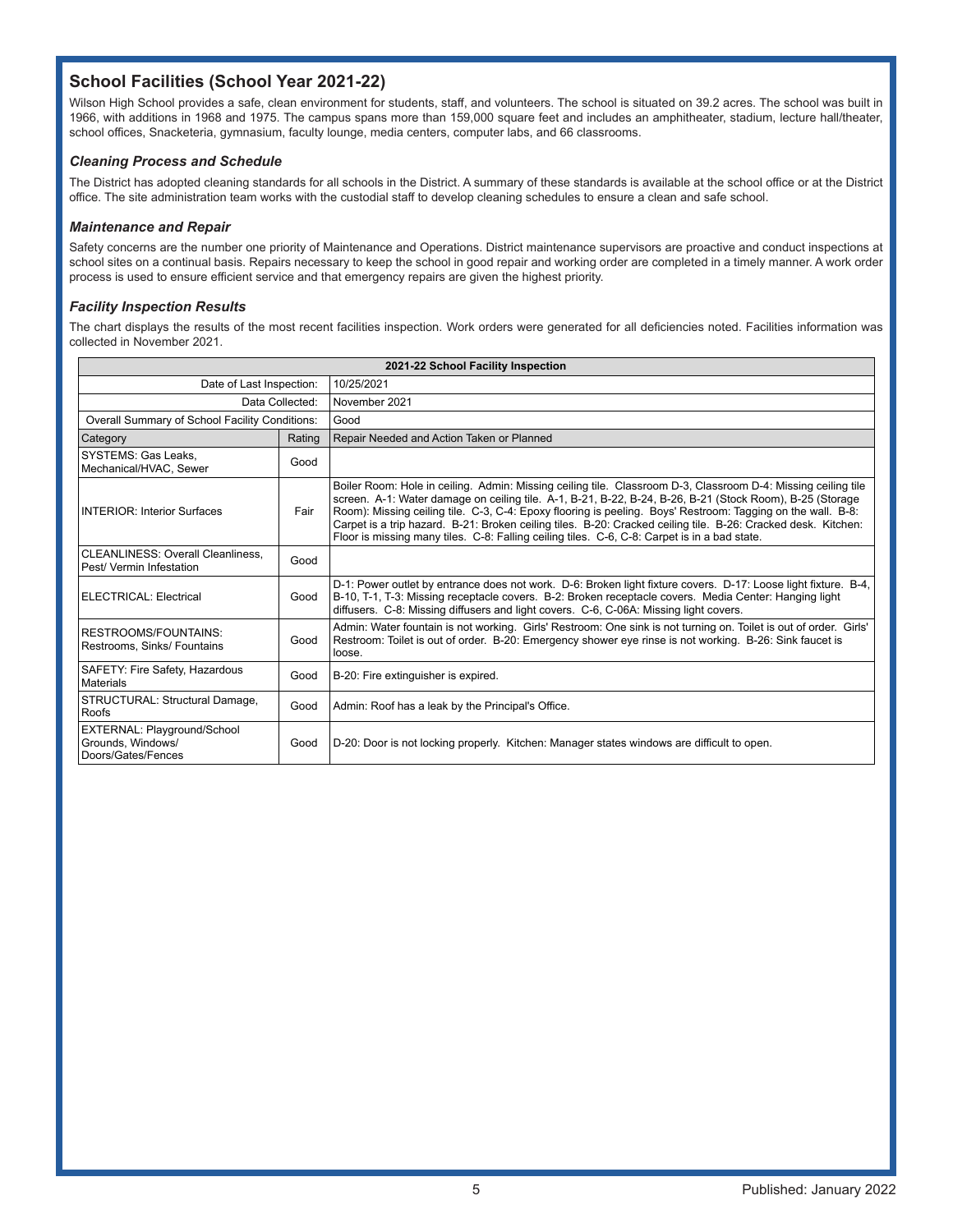# **Pupil Outcomes State Priority: Pupil Achievement**

The SARC provides the following information relevant to the State priority: Pupil Achievement (Priority 4):

- Statewide assessments (i.e., California Assessment of Student Performance and Progress [CAASPP] System includes the Smarter Balanced Summative Assessments for students in the general education population and the California Alternate Assessments [CAAs] for English language arts/literacy [ELA] and mathematics given in grades three through eight and grade eleven. Only eligible students may participate in the administration of the CAAs. CAAs items are aligned with alternate achievement standards, which are linked with the Common Core State Standards [CCSS] for students with the most significant cognitive disabilities).

### **California Assessment of Student Performance and Progress**

The California Assessment of Student Performance and Progress (CAASPP) includes computer-based and paper-pencil assessments. The computerbased assessments are the Smarter Balanced English Language Arts/Literacy (ELA) and Mathematics tests, administered to grades three through eight and eleven. There is also an optional Standards-based Test in Spanish (STS) for Reading/Language Arts (RLA). Additionally, California Science Test (CAST) and CAAs for Science based on the Next Generation Science Standards for California Public Schools (CA NGSS) are administered in grades five, eight, and once in high school.

The Smarter Balanced Assessment System utilizes computer-adaptive tests and performance tasks that allow students to show what they know and are able to do. Smarter Balanced summative assessment results include student scores, achievement levels, and descriptors that describe performance. These assessment results are only one of several tools used to measure a student's academic performance. Smarter Balanced assessment results are most appropriately interpreted alongside other available information about a student's academic achievement, including such measures as district assessments, classroom assignments and grades, classrooms tests, report cards, and teacher feedback.

Due to the COVID-19 pandemic, a statewide summative assessment was not the most viable option for student assessment for many schools. For the 2019–2020 school year, the statewide academic testing requirement was waived. For the 2020-2021 school year, districts and schools were allowed to administer a different assessment that met the criteria established by the State Board of Education. The locals assessments used instead were required to be aligned with California Common Core State Standards for English Language Arts and Mathematics, available to students in grades three through eight, and grade 11; and must have been uniformly administered all eligible students across a grade, grade span, school, or the district. Schools administered the Smarter Balanced Summative Assessments for English Language Arts and Mathematics, other assessments that meet the State Board of Education criteria, or a combination of both.

Unfortunately, the California Alternate Assessments could only be administered in-person following health and safety requirements. At this time, there are no other alternative assessment options available. If the district or school was not able to administer the California Alternate Assessments in person, they were directed to not administer the tests.

Note: ELA and Mathematics test results include the Smarter Balanced Summative Assessment and the California Alternate Assessment. The Percent Met or Exceeded is calculated by taking the total number of students who met or exceeded the standard on the Smarter Balanced Summative Assessment plus the total number of students who met the standard on the CAAs divided by the total number of students who participated in both assessments.

Note: Double dashes (--) appear in the table when the number of students is ten or less, either because the number of students in this category is too small for statistical accuracy or to protect student privacy.

Note: The number of students tested includes all students who participated in the test whether they received a score or not; however, the number of students tested is not the number that was used to calculate the achievement level percentages. The achievement level percentages are calculated using only students who received scores.

Note: When local assessments were administered in place of statewide summative assessment, the at or above the grade-level standard is determined in the context of the local assessment administered.

The first table displays the results of the California Assessment of Student Performance and Progress (CAASPP) for the school, district, and state. If the CAASPP assessment was not administered, "N/A" is displayed. The second table displays assessment results for the school. If the CAASPP assessment was not administered, results from local assessments are displayed.

| <b>Assessment Results by Subject</b>               |           |                                      |           |       |      |       |
|----------------------------------------------------|-----------|--------------------------------------|-----------|-------|------|-------|
| Subiect                                            |           | District I<br><b>State</b><br>School |           |       |      |       |
|                                                    | 2020      | 2021                                 | 2020      | 2021  | 2020 | 2021  |
| English Language Arts/Literacy (Grades 3-8 and 11) | NT        | NΤ                                   | NT        | $- -$ | NT   | 48.53 |
| Mathematics (Grades 3-8 and 11)                    | <b>NT</b> | NT                                   | NT        | NΤ    | NT   | 33.4  |
| Science (Grades 5, 8, and 10)                      | <b>NT</b> | NT                                   | <b>NT</b> | NΤ    | NΤ   | 28.72 |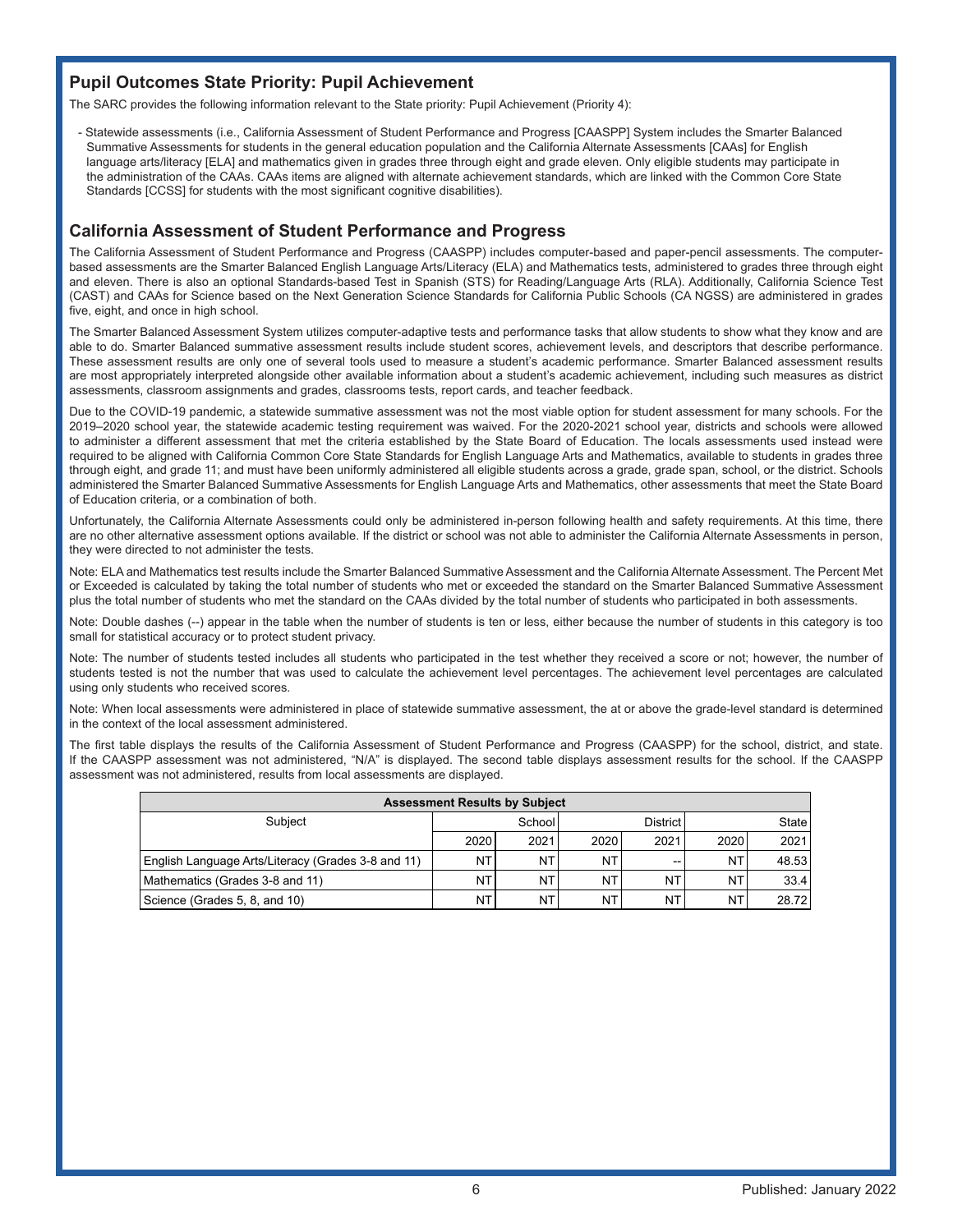| <b>Assessment Results by Student Group</b> |                     |                         |                          |                       |                                  |  |  |
|--------------------------------------------|---------------------|-------------------------|--------------------------|-----------------------|----------------------------------|--|--|
|                                            |                     | English Language Arts   |                          |                       |                                  |  |  |
| <b>Student Group</b>                       | Total<br>Enrollment | Number<br><b>Tested</b> | Percent<br><b>Tested</b> | Percent<br>Not Tested | % Met or<br>Exceeded<br>Standard |  |  |
| <b>All Students</b>                        | 1441                | 359                     | 25%                      | 75%                   | 49%                              |  |  |
| Male                                       | 714                 | 179                     | 25%                      | 75%                   | 46%                              |  |  |
| Female                                     | 727                 | 180                     | 25%                      | 75%                   | 53%                              |  |  |
| American Indian or Alaska Native           |                     |                         | 0%                       | 100%                  |                                  |  |  |
| Asian                                      | 543                 | 130                     | 24%                      | 76%                   | 68%                              |  |  |
| Native Hawaiian or Pacific Islander        | 2                   |                         | 0%                       | 100%                  |                                  |  |  |
| Filipino                                   | 37                  | 11                      | 30%                      | 70%                   | 36%                              |  |  |
| Hispanic or Latino                         | 733                 | 191                     | 26%                      | 74%                   | 38%                              |  |  |
| <b>Black or African American</b>           | 5                   | 3                       | 60%                      | 40%                   |                                  |  |  |
| White                                      | 78                  | 18                      | 23%                      | 77%                   | 33%                              |  |  |
| Two or More Races                          | 36                  | 6                       | 17%                      | 83%                   |                                  |  |  |
| <b>EL Students</b>                         | 117                 | 24                      | 21%                      | 79%                   | 17%                              |  |  |
| Foster Youth                               | 10                  | 3                       | 30%                      | 70%                   | --                               |  |  |
| <b>Homeless</b>                            | --                  |                         |                          |                       |                                  |  |  |
| Military                                   | --                  | --                      | --                       | --                    |                                  |  |  |
| Socioeconomically Disadvantaged            | 765                 | 189                     | 25%                      | 75%                   | 42%                              |  |  |
| <b>Migrant Education</b>                   |                     |                         |                          |                       |                                  |  |  |
| <b>Students with Disabilities</b>          | 121                 | 32                      | 26%                      | 74%                   | 13%                              |  |  |

| <b>Assessment Results by Student Group</b> |                     |                    |                   |                       |                                  |  |  |
|--------------------------------------------|---------------------|--------------------|-------------------|-----------------------|----------------------------------|--|--|
|                                            |                     | <b>Mathematics</b> |                   |                       |                                  |  |  |
| <b>Student Group</b>                       | Total<br>Enrollment | Number<br>Tested   | Percent<br>Tested | Percent<br>Not Tested | % Met or<br>Exceeded<br>Standard |  |  |
| <b>All Students</b>                        | 1441                | 330                | 22.90%            | 77.10%                | 5.76%                            |  |  |
| Male                                       | 714                 | 155                | 21.71%            | 78.29%                | 9.03%                            |  |  |
| Female                                     | 727                 | 175                | 24.07%            | 75.93%                | 2.86%                            |  |  |
| American Indian or Alaska Native           |                     |                    | $0.00\%$          | 100.00%               |                                  |  |  |
| Asian                                      | 543                 | 129                | 23.76%            | 76.24%                | 11.63%                           |  |  |
| Native Hawaiian or Pacific Islander        | 12                  | 2                  | 16.67%            | 83.33%                |                                  |  |  |
| Filipino                                   | 37                  | 11                 | 29.73%            | 70.27%                | 0.00%                            |  |  |
| Hispanic or Latino                         | 733                 | 169                | 23.06%            | 76.94%                | 1.18%                            |  |  |
| <b>Black or African American</b>           | 2                   |                    | 0.00%             | 100.00%               |                                  |  |  |
| White                                      | 36                  | 6                  | 16.67%            | 83.33%                |                                  |  |  |
| Two or More Races                          | 78                  | 13                 | 16.67%            | 83.33%                | 0.00%                            |  |  |
| <b>EL Students</b>                         | 117                 | 26                 | 22.22%            | 77.78%                | 0.00%                            |  |  |
| Foster Youth                               | 10                  | 2                  | 20.00%            | 80.00%                |                                  |  |  |
| Homeless                                   | --                  |                    |                   |                       |                                  |  |  |
| Military                                   | 0                   | 0                  | $\Omega$          | 0                     | --                               |  |  |
| Socioeconomically Disadvantaged            |                     |                    |                   | 121                   | 11                               |  |  |
| <b>Migrant Education</b>                   | 9.09%               | 90.91%             | 0.00%             |                       |                                  |  |  |
| <b>Students with Disabilities</b>          |                     |                    |                   |                       |                                  |  |  |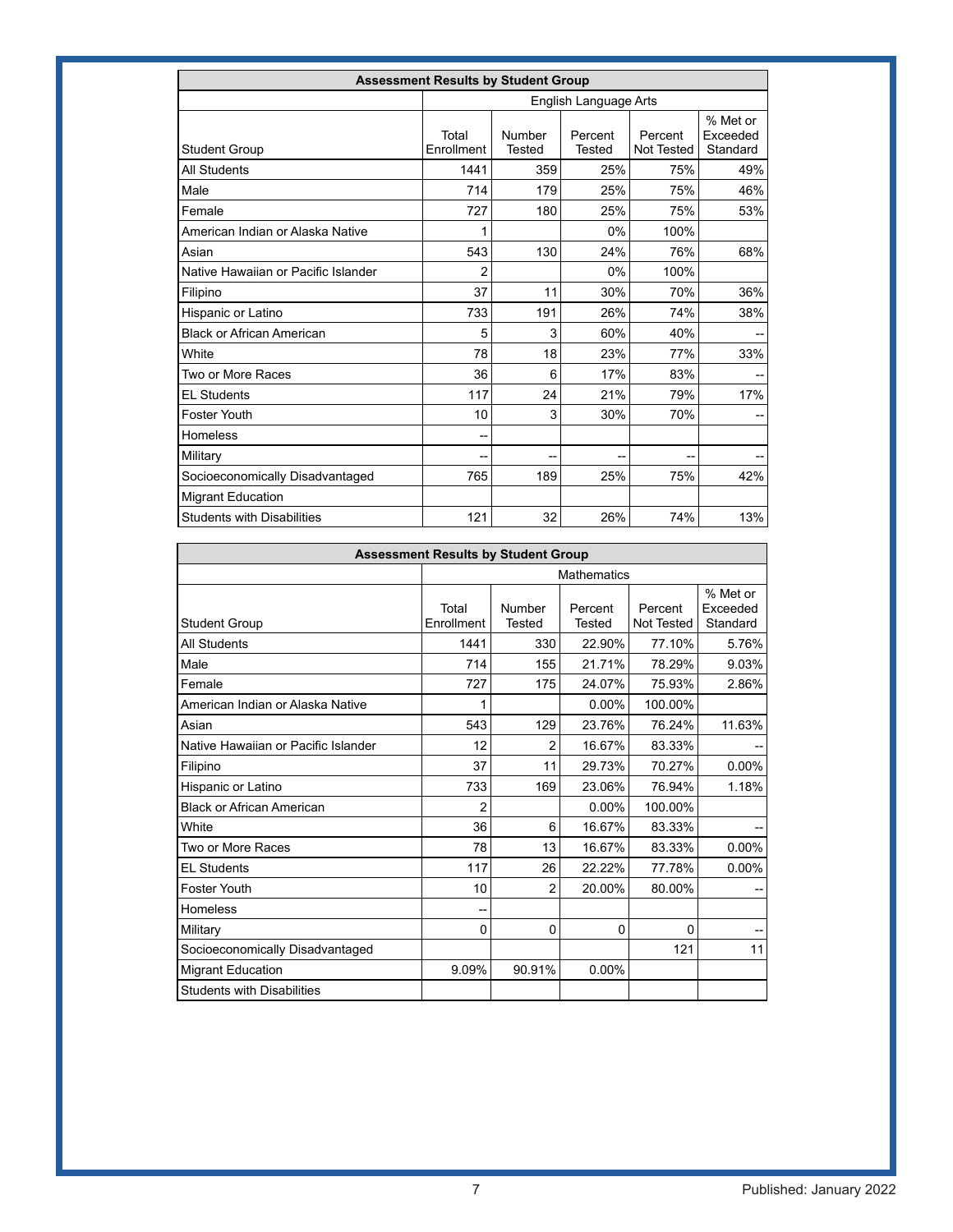## **Career Technical Education (CTE) Participation**

This table displays information about participation in the school's Career Technical Education (CTE) programs.

| 2020-21 Career Technical Education Participation                                                                                             |        |  |  |  |
|----------------------------------------------------------------------------------------------------------------------------------------------|--------|--|--|--|
|                                                                                                                                              |        |  |  |  |
| How many of the school's pupils participated in CTE programs?                                                                                | 773    |  |  |  |
| What percentage of the school's pupils completed a CTE program and<br>earned a high school diploma?                                          | 60.00% |  |  |  |
| What percentage of the school's CTE courses are sequenced or articulated<br>between the school and institutions of post secondary education? | 27.30% |  |  |  |

# **Career Technical Education (CTE) Programs**

It is the goal of Wilson High School that students understand the importance of academic subjects and experience how employees apply subject learning to work situations. The school's programs focus on preparing students to think conceptually, communicate effectively, and apply skills in real-world contexts. Curriculum and instructional strategies that foster critical thinking, problem solving, leadership, and academic skills are employed to ensure work-readiness skills. Students receive counseling from school personnel regarding career paths and courses of study based on individual interests, goals, strengths, and abilities. STEM, CTE, and VAPA education opportunities are provided to students, as well as career exploration through CCGI (College and Career Guidance Initiative) heighten awareness of options for higher education, training, and employment beyond high school.

Wilson High School offers a variety of career-path related classes:

- Visual Commercial Art
- Business
- Engineering
- Child Development
- Culinary
- Bio-medical Science
- Computer Science

All career preparation courses satisfy the District's graduation requirements, align to State CTE standards, and participate in advisory panel discussion with industry representatives.

For more information on CTE courses, please contact Mark Anderson at (626) 933-1000.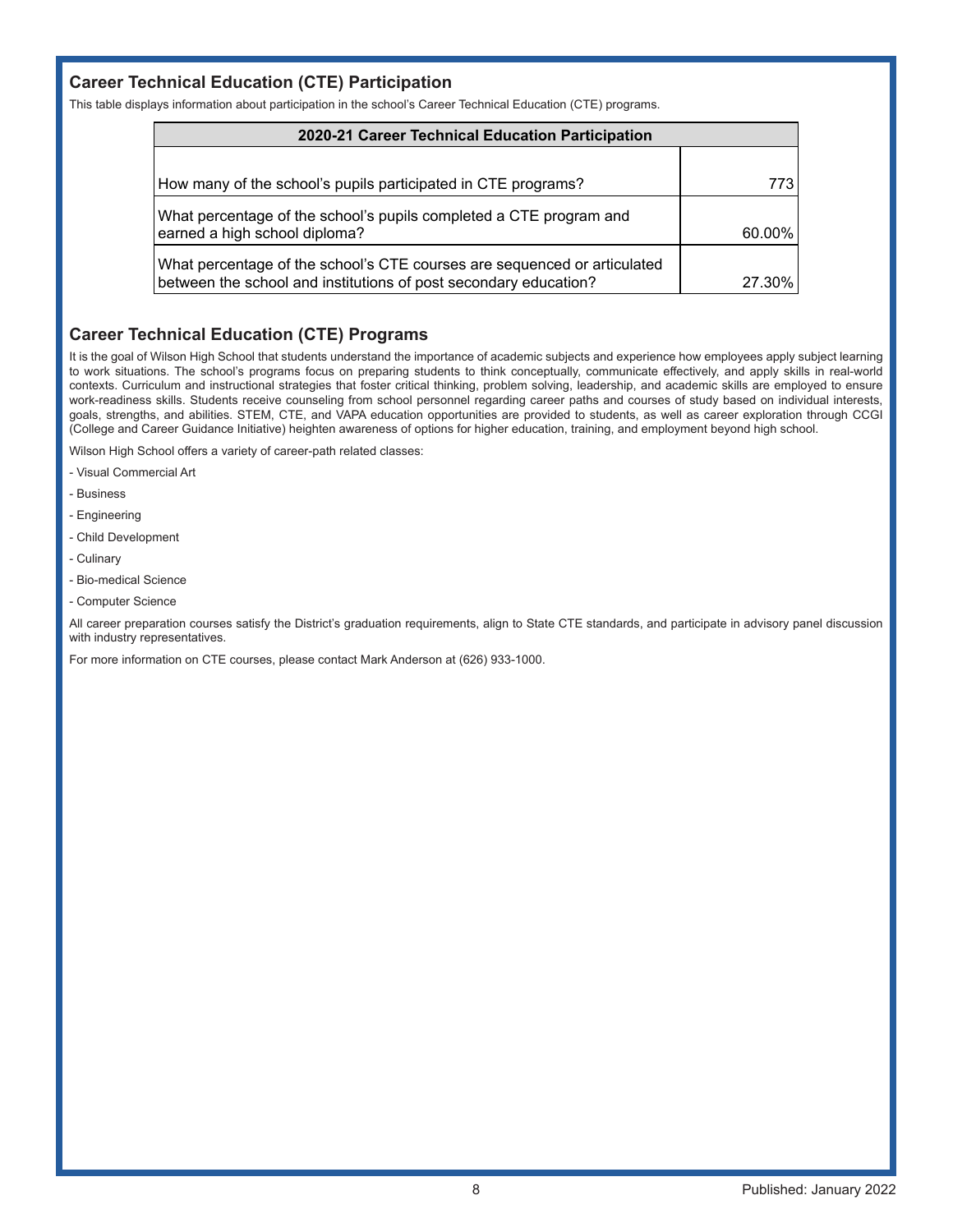# **College Entrance Info**

#### *University of California*

Admission requirements for the UC follow guidelines set forth in the Master Plan, which requires that the top one-eighth of the state's high school graduates, as well as those transfer students who have successfully completed specified college course work, be eligible for admission to the UC. These requirements are designed to ensure that all eligible students are adequately prepared for University-level work.

For general admissions requirements, please visit the UC Admissions Information Web page at http://admission.universityofcalifornia.edu/.

#### *California State University*

Eligibility for admission to the CSU is determined by three factors:

- Specific high school courses
- Grades in specified courses and test scores
- Graduation from high school

Some campuses have higher standards for particular majors or students who live outside the local campus area.

Because of the number of students who apply, a few campuses have higher standards (supplementary admission criteria) for all applicants. Most CSU campuses have local admission guarantee policies for students who graduate or transfer from high schools and colleges that are historically served by a CSU campus in that region. For admission, application, and fee information see the CSU Web page at http://www.calstate.edu/admission/admission. shtml.

### **UC/CSU Course Completion**

Students are encouraged to take University of California/California State University (UC/CSU) preparatory courses if they plan to attend a four-year university. All students must pass each course with a grade no lower than a 'C'.

| <b>UC/CSU Course Enrollment</b>                                                |        |
|--------------------------------------------------------------------------------|--------|
| Students Enrolled in Courses Required for<br>UC/CSU Admission (2020-21)        | 98.97% |
| Graduates Who Completed All Courses<br>Required for UC/CSU Admission (2019-20) | 58.84% |

# **State Priority: Other Pupil Achievement**

The SARC provides the following information relevant to the Other Pupil Outcomes State Priority (Priority 8):

- Pupil outcomes in the subject area of physical education

# **Physical Fitness**

In the spring of each year, all California schools are required by the state to administer a physical fitness test to students in the fifth, seventh, and ninth grades. The physical fitness test is a standardized evaluation that measures each student's ability to perform fitness tasks in six major areas. Students who meet or exceed the standards in all six fitness areas are considered to be physically fit or in the Healthy Fitness Zone (HFZ). Due to the COVID-19 pandemic, administration of the physical fitness performance test was waived during the 2019–2020 and 2020–2021 school years. Therefore, there is not data to report for the 2020-21 school year. Detailed information regarding this test may be found at the CDE website at http://www.cde.ca.gov/ta/tg/ pf/.

| 2020-21 Percentage of Students in Healthy Fitness Zone |                          |                      |  |  |  |  |
|--------------------------------------------------------|--------------------------|----------------------|--|--|--|--|
| Four of Six<br>Standards                               | Five of Six<br>Standards | Six of Six Standards |  |  |  |  |
| N/A                                                    | N/A                      | N/A                  |  |  |  |  |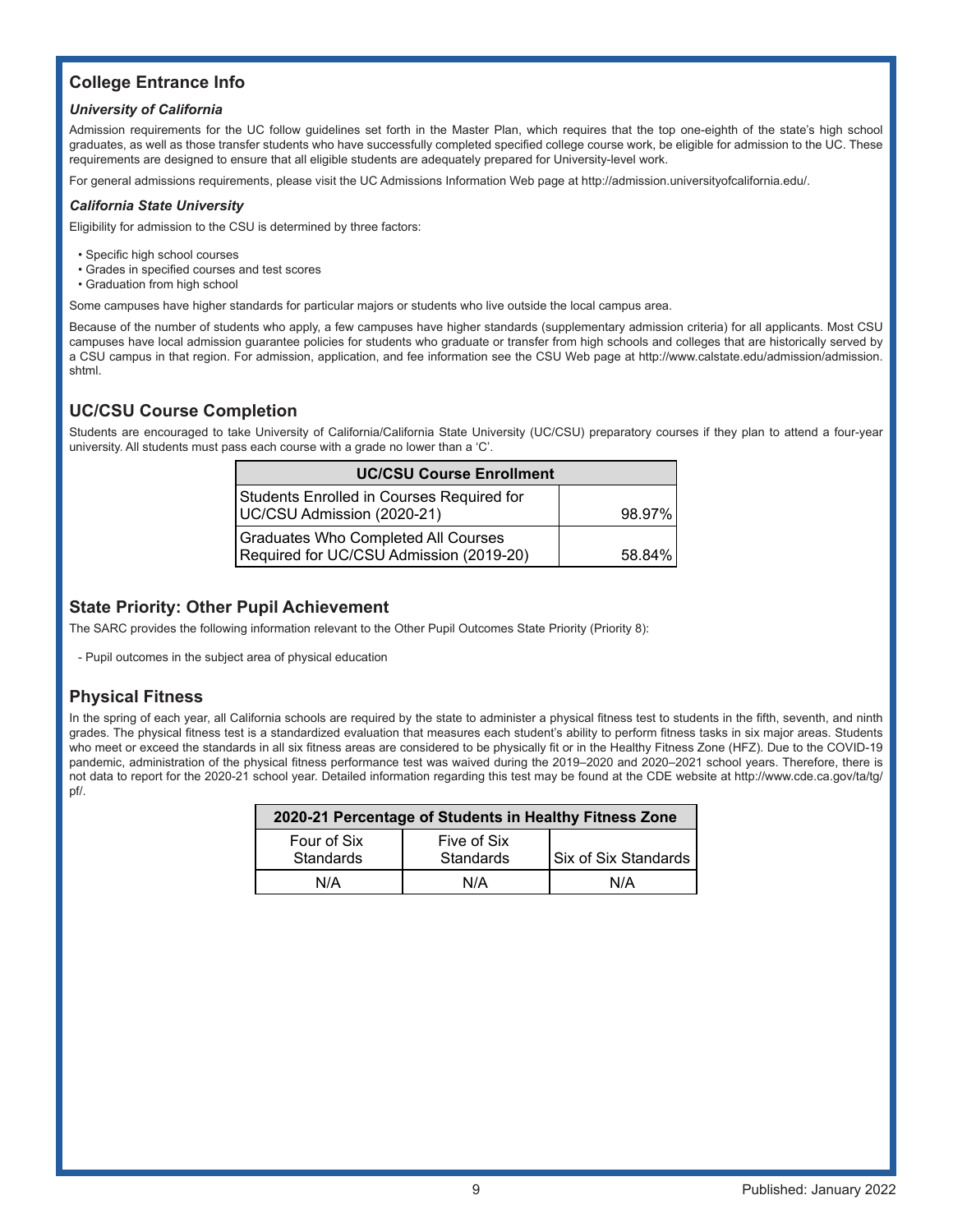# **State Priority: Pupil Engagement**

The SARC provides the following information relevant to the Pupil Engagement State Priority (Priority 5):

- High school dropout rates; and
- High school graduation rates.
- Attendance

### **Dropout & Graduation Rates**

The chart displays dropout and graduation rates for the most recent three-year period.

| <b>Dropout and Graduation Rates</b> |                                                 |       |           |           |       |           |  |  |
|-------------------------------------|-------------------------------------------------|-------|-----------|-----------|-------|-----------|--|--|
|                                     | <b>Graduation Rates</b><br><b>Dropout Rates</b> |       |           |           |       |           |  |  |
|                                     | 18-19                                           | 19-20 | $20 - 21$ | $18 - 19$ | 19-20 | $20 - 21$ |  |  |
| School                              | 1.1                                             | 0.3   | 2.2       | 96.1      | 97.0  | 95.9      |  |  |
| <b>District</b>                     | 3.8                                             | 1.6   | 4.0       | 93.2      | 96.2  | 90.3      |  |  |
| State                               | 9.0                                             | 8.9   | 9.4       | 84.5      | 84.2  | 83.6      |  |  |

| <b>Graduation Rates by Student Group</b> |                                    |                                  |                              |  |  |
|------------------------------------------|------------------------------------|----------------------------------|------------------------------|--|--|
|                                          | Number of<br>Students in<br>Cohort | Number of<br>Cohort<br>Graduates | Cohort<br>Graduation<br>Rate |  |  |
| <b>All Students</b>                      | 316                                | 303                              | 95.9                         |  |  |
| Female                                   | 160                                | 155                              | 96.9                         |  |  |
| Male                                     | 156                                | 148                              | 94.9                         |  |  |
| Non-Binary                               | 0.0                                | 0.0                              | 0.0                          |  |  |
| American Indian or Alaska Native         | 0                                  | 0                                | 0.00                         |  |  |
| Asian                                    | 120                                | 115                              | 95.8                         |  |  |
| <b>Black or African American</b>         |                                    | --                               |                              |  |  |
| Filipino                                 | 11                                 | 11                               | 100.0                        |  |  |
| Hispanic or Latino                       | 161                                | 155                              | 96.3                         |  |  |
| Native Hawaiian or Pacific Islander      | --                                 | --                               |                              |  |  |
| Two or More Races                        | 0                                  | 0                                | 0.00                         |  |  |
| White                                    | 18                                 | 17                               | 94.4                         |  |  |
| <b>EL Students</b>                       | 36                                 | 33                               | 91.7                         |  |  |
| <b>Foster Youth</b>                      | --                                 |                                  |                              |  |  |
| Homeless                                 | 12                                 | 11                               | 91.7                         |  |  |
| Socioeconomically Disadvantaged          | 219                                | 210                              | 95.9                         |  |  |
| <b>Migrant Education</b>                 | 0.0                                | 0.0                              | 0.0                          |  |  |
| <b>Students with Disabilities</b>        | 27                                 | 24                               | 88.9                         |  |  |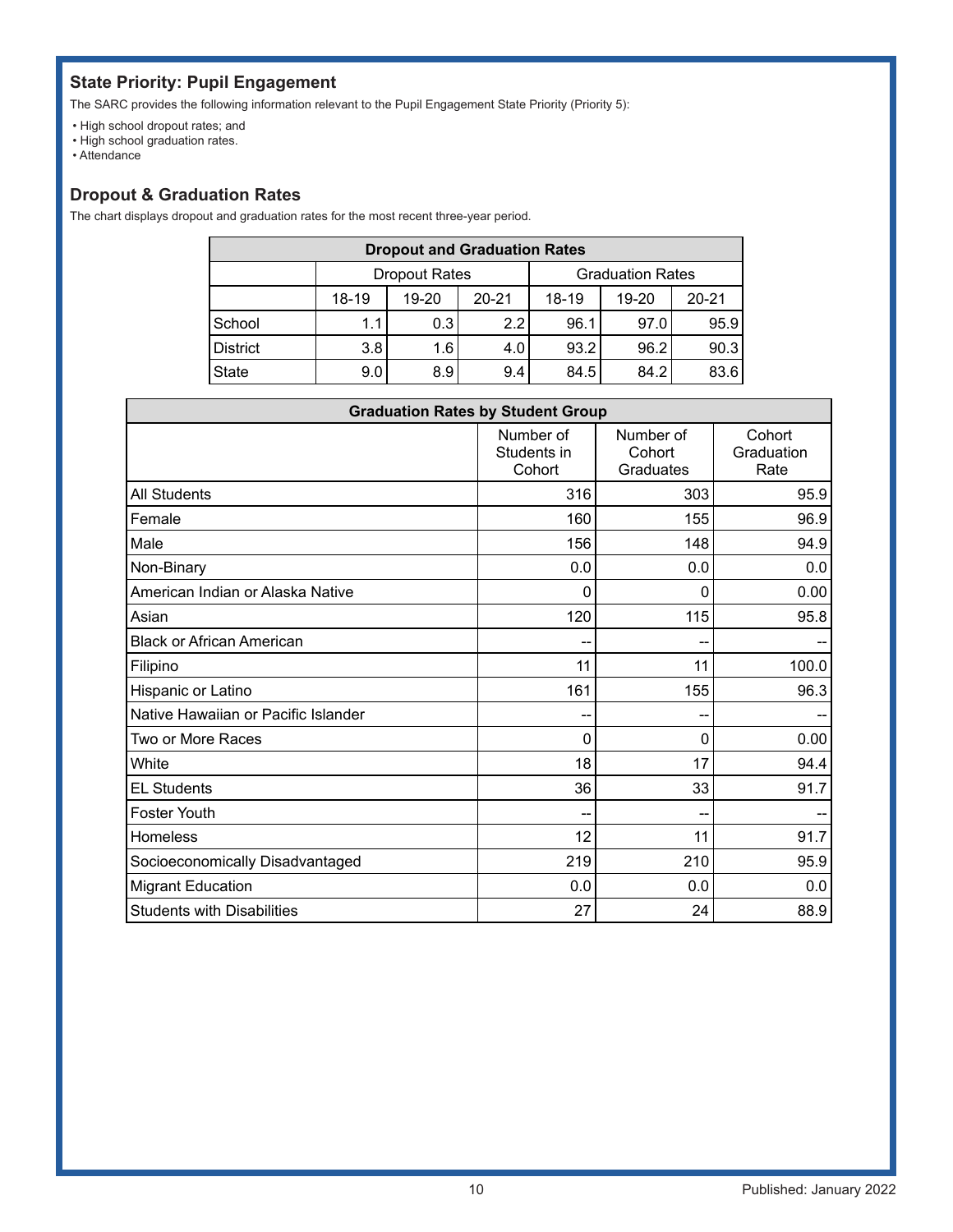# **Chronic Absenteeism**

Attendance is critical to academic achievement. Regular daily attendance is a priority and is expected for students. A student who is absent on 10 percent or more of the school days in the school year is considered to be a "chronic absentee". Chronic absenteeism negatively impacts student learning and achievement and is closely monitored by school staff and the district. Rates of chronic absenteeism for the school are displayed below.

| 2020-21 Chronic Absenteeism by Student Group |                          |                                                  |                                 |                                                |  |  |
|----------------------------------------------|--------------------------|--------------------------------------------------|---------------------------------|------------------------------------------------|--|--|
|                                              | Cumulative<br>Enrollment | Chronic<br>Absenteeism<br>Eligible<br>Enrollment | Chronic<br>Absenteeism<br>Count | Chronic<br>Absenteeism<br>Rate<br>(Percentage) |  |  |
| <b>All Students</b>                          | 1478                     | 1470                                             | 59                              | 4.0                                            |  |  |
| Female                                       | 746                      | 742                                              | 20                              | 2.7                                            |  |  |
| Male                                         | 732                      | 728                                              | 39                              | 5.4                                            |  |  |
| American Indian or Alaska Native             |                          |                                                  | 0                               | 0.0                                            |  |  |
| Asian                                        | 568                      | 568                                              | 9                               | 1.6                                            |  |  |
| <b>Black or African American</b>             | 13                       | 13                                               | 1                               | 7.7                                            |  |  |
| Filipino                                     | 41                       | 40                                               | 1                               | 2.5                                            |  |  |
| Hispanic or Latino                           | 765                      | 760                                              | 48                              | 6.3                                            |  |  |
| Native Hawaiian or Pacific Islander          | 2                        | $\overline{c}$                                   | 0                               | 0.0                                            |  |  |
| Two or More Races                            |                          | 7                                                | 0                               | 0.0                                            |  |  |
| White                                        | 78                       | 76                                               | 0                               | 0.0                                            |  |  |
| <b>EL Students</b>                           | 132                      | 131                                              | 8                               | 6.1                                            |  |  |
| <b>Foster Youth</b>                          |                          | 6                                                | $\overline{c}$                  | 33.3                                           |  |  |
| Homeless                                     | 35                       | 35                                               | 3                               | 8.6                                            |  |  |
| Socioeconomically Disadvantaged              | 795                      | 790                                              | 33                              | 4.2                                            |  |  |
| <b>Migrant Education</b>                     | 0                        | 0                                                | 0                               | 0.0                                            |  |  |
| <b>Students with Disabilities</b>            | 146                      | 145                                              | 21                              | 14.5                                           |  |  |

# **Engagement State Priority: Parental Involvement**

The SARC provides the following information relevant to the Parental Involvement State Priority (Priority 3):

- Efforts the school district makes to seek parent input in making decisions for the school district and each school site.

# **Parent Involvement (School Year 2021-22)**

Parents are valued members of the Wilson High School community and many opportunities are provided to encourage connections to and involvement in the school. The web-based student information system, Aeries, allows parents to access student attendance and academic progress. Weekly messages are sent home via email and phone, and a monthly newsletter is emailed home through Canvas. Annual Back to School Night and Open House provide opportunities for parents to learn about their students' program of study and interact with teachers. Counselors conduct grade-level Parent Nights throughout the school year informing parents of high school graduation requirements, college admission requirements, and a host of topics specific to students identifying their interests and aspirations. "Coffee with the Principal" provides opportunities for families to be informed of school news and learn from guest speakers and presenters. Booster organizations, English Learner Advisory Committee, School Site Council, and the Glen A. Wilson High School Parent Foundation are opportunities for parents to be involved in and support specific organizations or provide input into school governance. Parents who wish to participate in Wilson High School leadership teams, school committees, school activities, or become volunteers may contact the school at (626) 934-4400.

This year, our school is following guidelines in order to best replicate parent and community volunteerism while adhering to our current COVID-19 restrictions.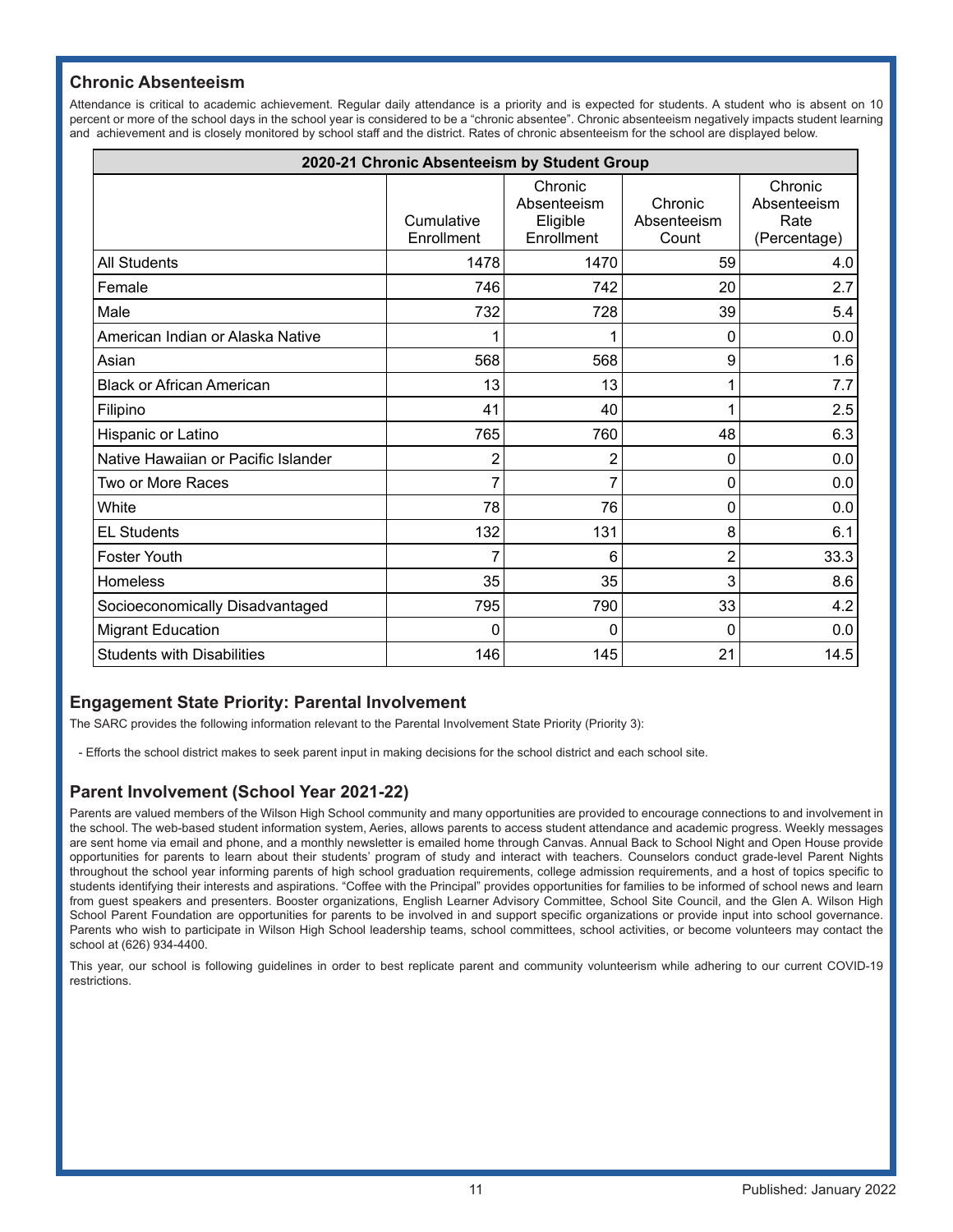# **State Priority: School Climate**

The SARC provides the following information relevant to the School Climate State Priority (Priority 6):

- Pupil suspension rates and expulsion rates; and
- Other local measures on the sense of safety.

### **Suspensions & Expulsions**

The tables display the suspension and expulsion rates at the school, in the district, and throughout the state. Expulsions occur only when required by law or when all other alternatives are exhausted. Due to the COVID-19 pandemic, the 2019–2020 and 2020-2021 suspension and expulsion rate data are not comparable to prior year data. In instances where there was not in-person learning for the entire school year, it would be inappropriate to make any comparisons of the suspension and expulsion rates to school years that offered in-person learning for the entire school year.

| <b>Suspension &amp; Expulsion Rates</b> |       |                                  |           |       |       |           |  |
|-----------------------------------------|-------|----------------------------------|-----------|-------|-------|-----------|--|
|                                         |       | <b>Expulsions</b><br>Suspensions |           |       |       |           |  |
|                                         | 18-19 | 19-20                            | $20 - 21$ | 18-19 | 19-20 | $20 - 21$ |  |
| School                                  | 4.52  | 3.34                             | 0.07      | 0.00  | 0.52  | 0.00      |  |
| <b>District</b>                         | 3.29  | 2.28                             | 0.01      | 0.05  | 0.08  | 0.00      |  |
| <b>State</b>                            | 3.47  | 2.45                             | 0.20      | 0.08  | 0.05  | 0.00      |  |

| <b>Suspension &amp; Expulsion Rates by Student Group</b> |                     |                        |  |  |
|----------------------------------------------------------|---------------------|------------------------|--|--|
|                                                          | Suspensions<br>Rate | <b>Expulsions Rate</b> |  |  |
| <b>All Students</b>                                      | 0.07                | 0.00                   |  |  |
| Female                                                   | 0.00                | 0.00                   |  |  |
| Male                                                     | 0.14                | 0.00                   |  |  |
| Non-Binary                                               | 0.00                | 0.00                   |  |  |
| American Indian or Alaska Native                         | 0.00                | 0.00                   |  |  |
| Asian                                                    | 0.00                | 0.00                   |  |  |
| <b>Black or African American</b>                         | 0.00                | 0.00                   |  |  |
| Filipino                                                 | 0.00                | 0.00                   |  |  |
| Hispanic or Latino                                       | 0.13                | 0.00                   |  |  |
| Native Hawaiian or Pacific Islander                      | 0.00                | 0.00                   |  |  |
| Two or More Races                                        | 0.00                | 0.00                   |  |  |
| White                                                    | 0.00                | 0.00                   |  |  |
| <b>EL Students</b>                                       | 0.76                | 0.00                   |  |  |
| <b>Foster Youth</b>                                      | 0.00                | 0.00                   |  |  |
| Homeless                                                 | 0.00                | 0.00                   |  |  |
| Socioeconomically Disadvantaged                          | 0.13                | 0.00                   |  |  |
| <b>Migrant Education</b>                                 | 0.00                | 0.00                   |  |  |
| <b>Students with Disabilities</b>                        | 0.00                | 0.00                   |  |  |

# **Safe School Plan**

The safety of students and staff is a primary concern of all Hacienda La Puente Unified schools and staff. All visitors to the campus must sign in at the school office and wear a visitor's pass at all times. Supervision is provided to ensure the safety of each student before school, during breaks, at lunch, and after school. Supervision is a responsibility shared among volunteers, teachers, and administrators.

During the COVID-19 pandemic, protecting the health and safety of our staff, students and families is a priority. Hacienda La Puente Unified has created comprehensive health and safety protocols which include: cleaning, disinfecting and sanitizing, use of personal protective equipment, symptom screening, social distancing, hygiene practices, testing, and responding to positive cases.

The school is always in compliance with the laws, rules, and regulations pertaining to hazardous materials and state earthquake standards. Safety drills, including fire, earthquake, and lock-down, are held on a rotating basis throughout the year.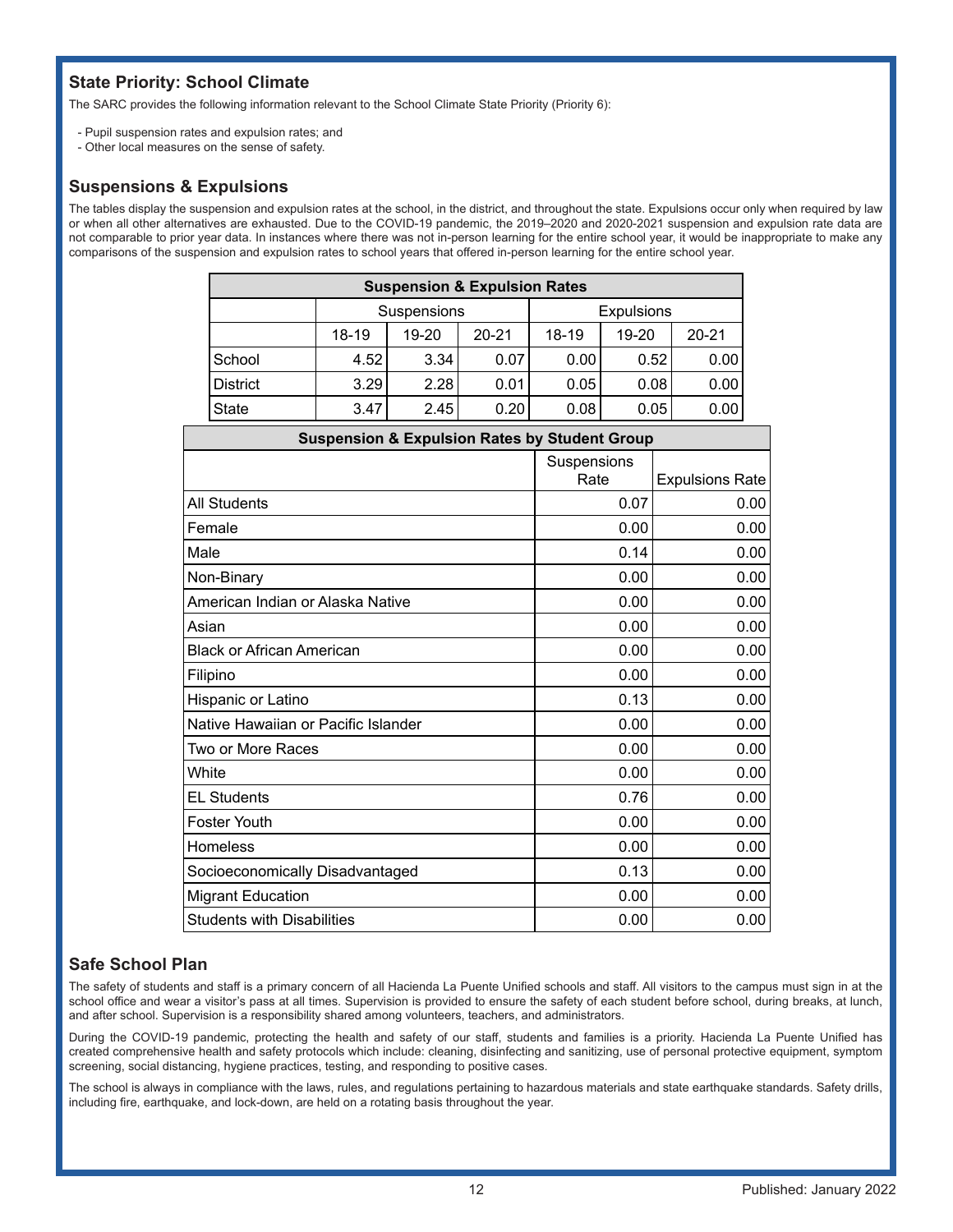To further safeguard the well-being of students and staff, a comprehensive School Site Safety Plan has been developed by the School Site Council. The Safety Plan is annually updated in the fall; the last review was performed in September, 2021. An updated copy of the plan is available to the public at the school and District offices. Any revisions and updates are reviewed immediately with the staff. Key elements of the Safety Plan focus on the following:

- School rules and procedures
- Disaster procedures/routine and emergency drills
- Current status of school crime
- Notification to teachers
- Child abuse reporting procedures
- School-wide dress code
- Policies related to suspension/expulsion
- Sexual harassment policy
- Safe ingress and egress of pupils, parents/guardians, and school employees

# **Other SARC Information**

The information in this section is required to be in the SARC but is not included in the state priorities for LCFF.

### **Additional Internet Access/Public Libraries**

The Hacienda Heights Public Library, La Puente Public Library, and West Covina Public Library provide free internet access to all registered patrons, including the students of the Hacienda La Puente Unified School District. There are a small number of local businesses that provide a Wi-Fi network to patrons wishing to connect to the Internet using their personal equipment.

### **Class Size**

The table indicates the average class size by grade level or subject area, as well as the number of classrooms that fall into each size category.

| <b>Average Class Size Distribution</b> |                 |                    |    |    |               |    |                 |    |                 |                 |                 |    |
|----------------------------------------|-----------------|--------------------|----|----|---------------|----|-----------------|----|-----------------|-----------------|-----------------|----|
|                                        |                 | Average Class Size |    |    | 1-20 Students |    | 21-32 Students  |    |                 | 33+ Students    |                 |    |
|                                        | 19              | 20                 | 21 | 19 | 20            | 21 | 19              | 20 | 21              | 19              | 20              | 21 |
|                                        | By Subject Area |                    |    |    |               |    |                 |    |                 |                 |                 |    |
| English                                | 28              | 27                 | 27 | 12 | 16            | 16 | 18              | 13 | 18              | 24 <sub>1</sub> | 27              | 23 |
| <b>Mathematics</b>                     | 30              | 29                 | 29 | 9  | 8             |    | 13              | 25 | 19              | 25              | 16              | 23 |
| Science                                | 31              | 28                 | 25 |    | 8             | 13 | 14 <sub>1</sub> | 14 | 10 <sub>1</sub> | 16              | 15              | 17 |
| Social Science                         | 31              | 28                 | 26 | 3  | 6             | 10 | 14              | 16 | 16              | 19              | 13 <sub>1</sub> | 12 |

### **Advanced Placement Classes**

Advanced placement (AP) programs give students an opportunity to take college-level courses and exams while still in high school. Students who receive a 3,4, or 5 on their final AP exams qualify for college credit at most of the nation's colleges.

| 2020-21 Advanced Placement Classes |              |  |  |  |
|------------------------------------|--------------|--|--|--|
| Subject                            | # of Courses |  |  |  |
| <b>Computer Science</b>            |              |  |  |  |
| English                            | 12           |  |  |  |
| Fine and Performing Arts           |              |  |  |  |
| Foreign Language                   | 3            |  |  |  |
| <b>Mathematics</b>                 | 6            |  |  |  |
| Science                            | 12           |  |  |  |
| Social Science                     | 11           |  |  |  |
| Totals                             | 45           |  |  |  |
| Percent of Students in AP Courses  | 39           |  |  |  |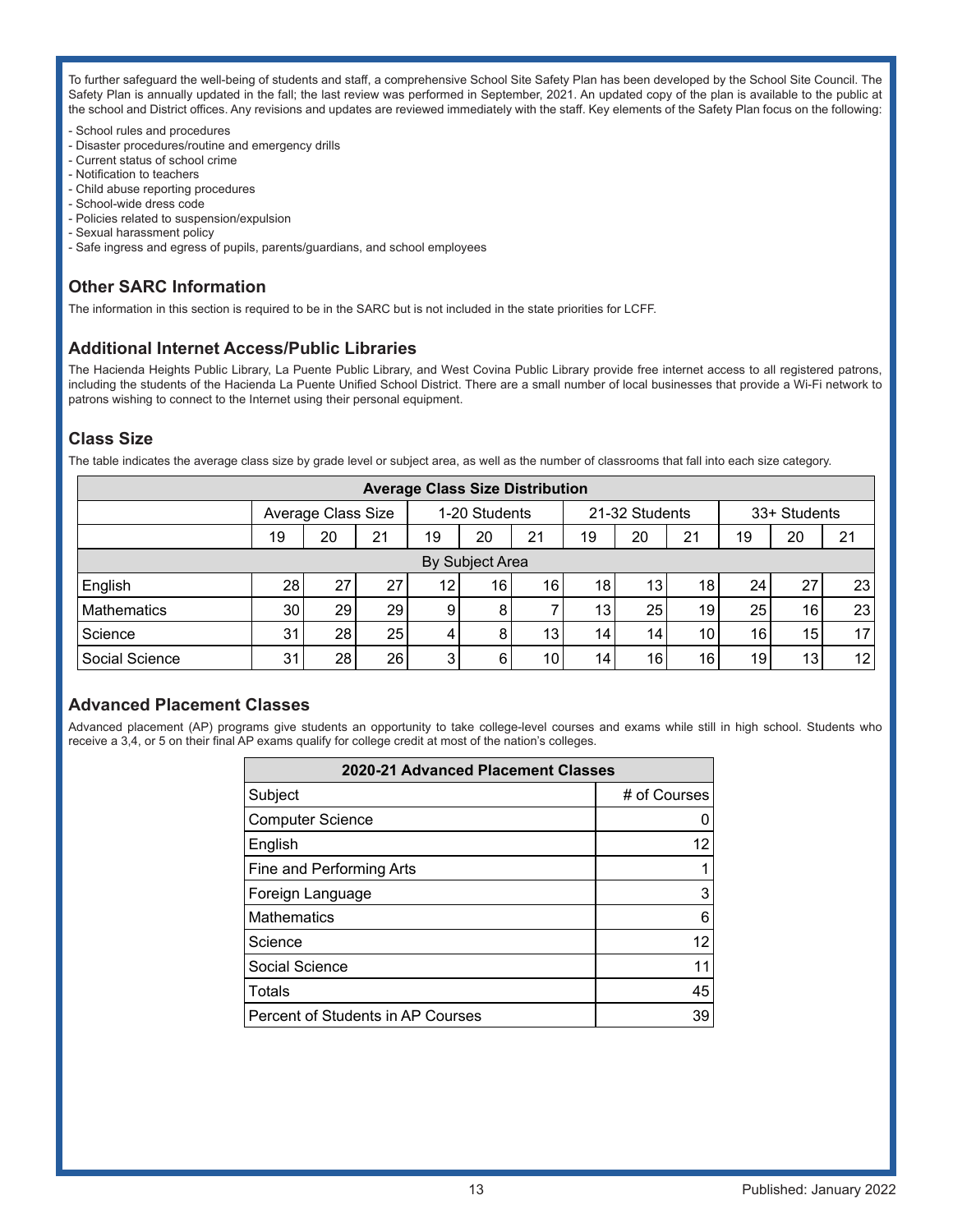### **Professional Development**

Professional development within the District addresses the individual needs of teachers as well as broader school concerns.

The District leads Professional Development in all content areas using a variety of models, such as pull-out, push-in, PLC, Staff Meetings, and more. Professional Development includes, but is not limited to: English Language Arts, English Language Development, Writing, Math, History/Social Science, STEM, STEAM, VAPA, NGSS, MTSS, Open Education Resources, Summer Math Academy, AERIES, SBAC Interims, CaMSP, ELA Technology, and Mod/Severe.

Professional Development is also conducted through team teaching, modeling lessons, and Instructional Walk Throughs with feedback.

| <b>Professional Development Days</b>       |                               |  |  |  |  |  |  |
|--------------------------------------------|-------------------------------|--|--|--|--|--|--|
|                                            | 2019-20<br>2021-22<br>2020-21 |  |  |  |  |  |  |
| Number of Professional<br>Development Days |                               |  |  |  |  |  |  |

### **Counseling & Support Staff**

It is the goal of all Hacienda La Puente Unified School District schools to assist students in their social and personal development as well as in academics. The school provides special attention to students who experience achievement or behavioral difficulty.

The charts display support staff available to students at the school. Note: One Full Time Equivalent (FTE) equals one staff member working full time; one FTE could also represent two staff members who each work 50 percent of full time.

| 2020-21 Ratio of Students per Academic Counselor |     |
|--------------------------------------------------|-----|
| Academic Counselor(s)                            | 364 |

| 2020-21 Counseling Support Services Staff                        |     |  |  |  |
|------------------------------------------------------------------|-----|--|--|--|
| Title                                                            | FTE |  |  |  |
| Counselor (Academic, Social/Behavioral or Career<br>Development) | 4.0 |  |  |  |
| Library Media Teacher (Librarian)                                | 0.0 |  |  |  |
| Library Media Services Staff (Paraprofessional)                  | 0.0 |  |  |  |
| Psychologist                                                     | 0.0 |  |  |  |
| Social Worker                                                    | 0.0 |  |  |  |
| <b>Nurse</b>                                                     | 0.0 |  |  |  |
| Speech/Language/Hearing Specialist                               | 0.0 |  |  |  |
| Resource Specialist (non-teaching)                               | 0.0 |  |  |  |
| Other                                                            | 1.2 |  |  |  |

### **District Revenue Sources (Fiscal Year 2020-21)**

In addition to general fund state funding, the District received Federal and State aid for the following categorical, special education, and support programs:

- Class Size Reduction

- Economic Impact Aid
- Educational Technology Assistance Grants
- Gifted and Talented Pupils
- Home-to-School Transportation
- Instructional Materials
- Peer Assistance and Review Program
- Regional Occupational Program
- Safe and Drug Free Schools Program
- Special Education
- Staff Development
- Tenth Grade Counseling - Title I Program
- Vocational and Applied Technology Education Act